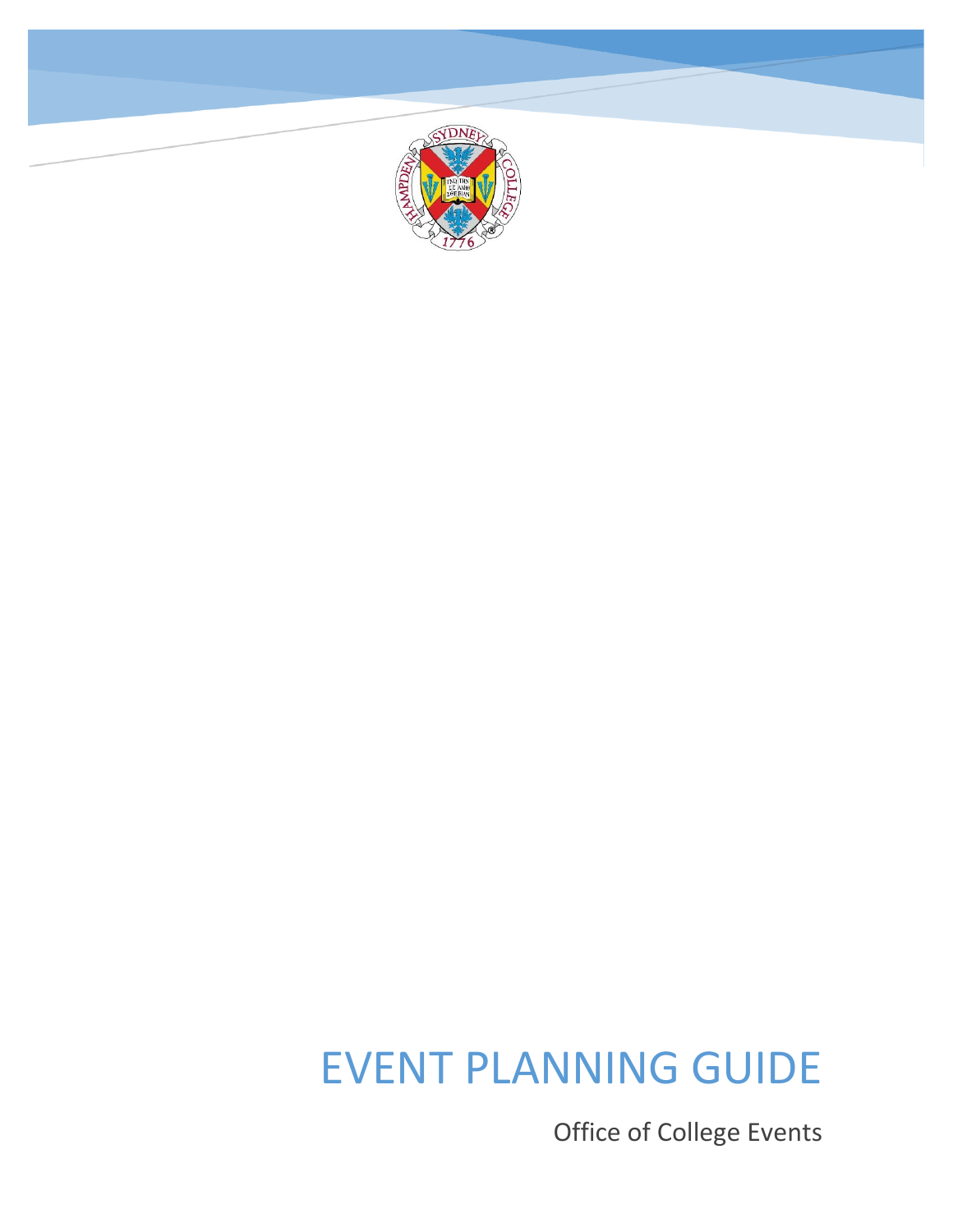# Contents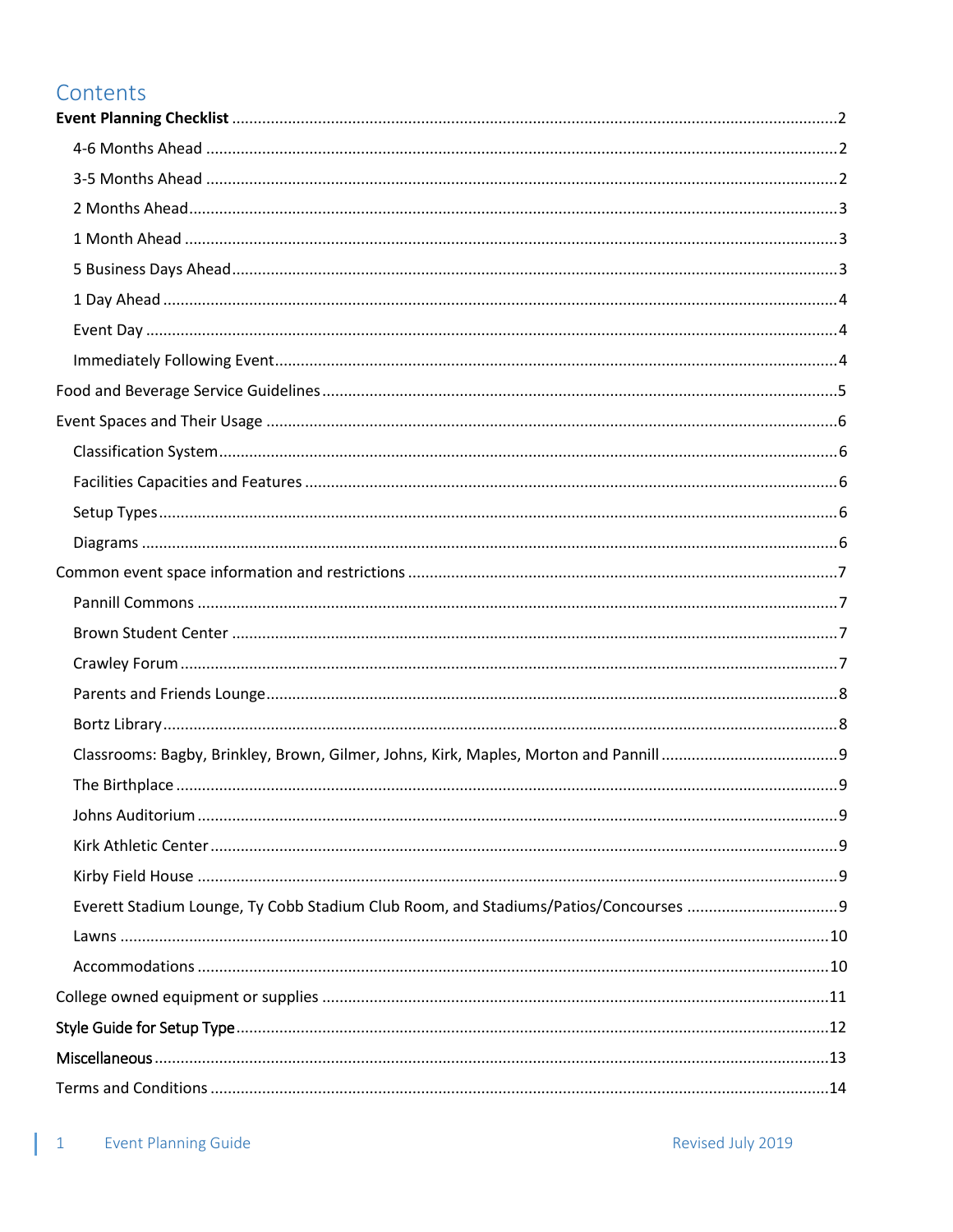

<span id="page-2-0"></span>Due to limitations on common event spaces and supplies, thorough preplanning is required. Please remember that it is the responsibility of the person sponsoring or hosting the event to make all arrangements in the following manner.

# <span id="page-2-1"></span>4-6 Months Ahead

- Establish event goals and objectives (what is the purpose of the event?)
	- $\circ$  Consider your audience. Who should you market your event to? Could there be admissions recruiting possibilities? Should alumni be invited? Should the local community or specific groups be invited?
- Select date and make reservation for space on the College calendar.
	- o Do you need the President to attend or speak? If yes, see Presidential Events Protocols.
	- $\circ$  Look at the College calendar to see if any other events are planned for that date. Conflicting events often divide the crowd and attendance may suffer.
	- o Do you plan to use an Outside caterer or provide food other than from Thompson Hospitality? Make sure the space allows for these options.
- Do you plan to have alcohol at the event? Alcohol can only be served by Thompson Hospitality and is not permitted in all spaces.
- Determine needs for parking and/or security. Safety and security at events are paramount. Proper event management requires the Public Safety and Police Office to determine appropriate staffing based on many variables, such as crowd size, parking, ticket sale cash receipts, availability and use of alcoholic beverages, weather, etc. If any event requires an enhanced level of police and security staffing, then approximate security costs should be made known in advance to the hosting organization or group and the Business Office may bill the hosting organization or group. For event staffing or additional information, please contact the Public Safety and Police Office at ext. 6164.
- Get cost estimates and create a budget
- If applicable, recruit an event committee
- Identify and confirm speakers/presenters/entertainers
- Identify and contact sponsors/partners

# <span id="page-2-2"></span>3-5 Months Ahead

- Create publicity plan
	- $\circ$  If you will need a professional photographer at your events, speak with Communications and Marketing to hire.
	- o Discuss print versus electronic media options.
- If utilizing a save-the-date, develop and be prepared to mail at least 8 weeks in advance of the event date.
- Speaker/Presenter
	- o Finalize presentation/speech topics
	- o Get bio information and photo
	- o Make travel and accommodation arrangements
	- o If applicable, have contracts signed
- 2 Event Planning Guide Revised July 2019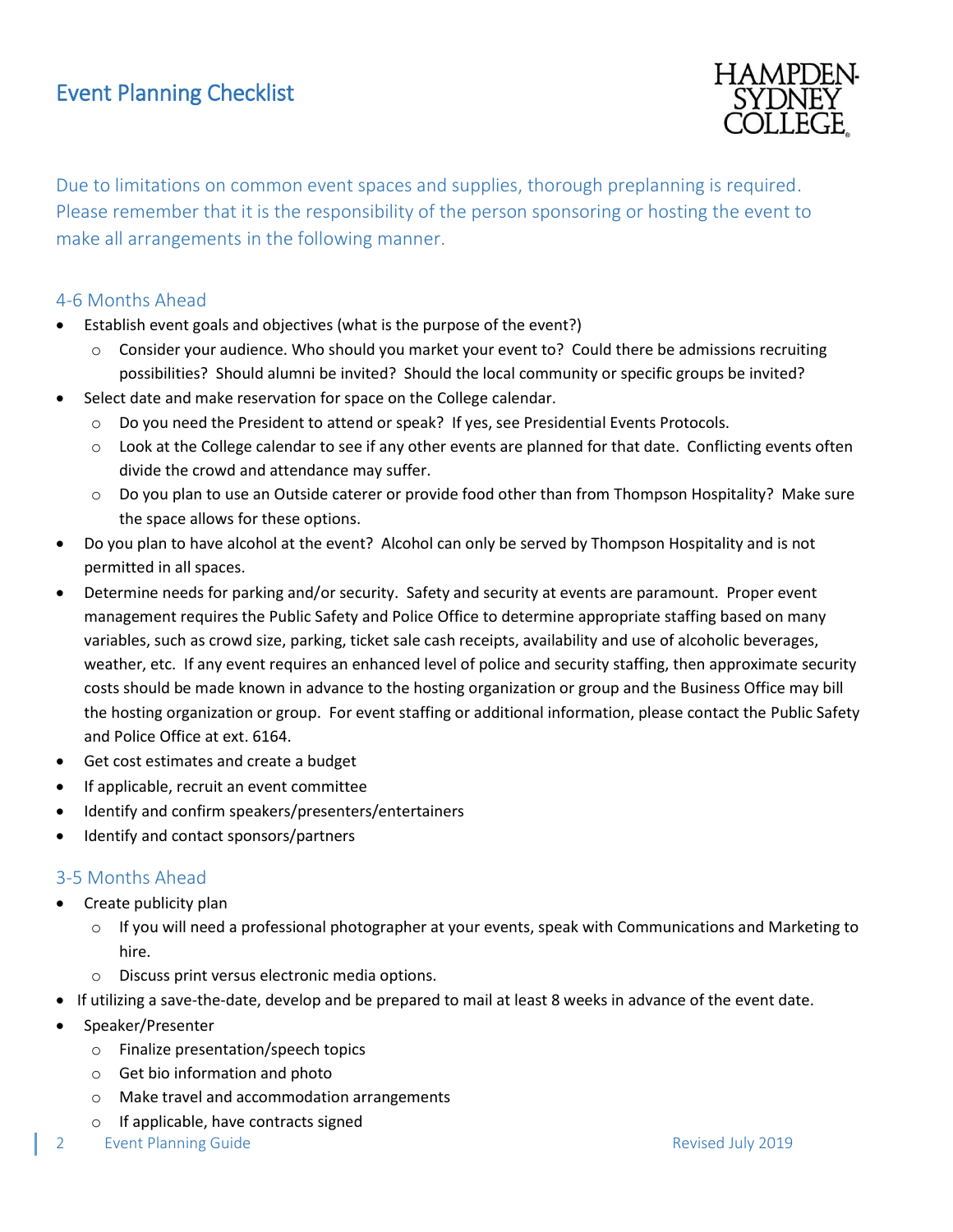- $\circ$  If applicable, submit invoice with deposit information to Accounts Payable for processing
- If you will have online registration or RSVPs, coordinate with the Webmaster to create the form
- If you plan to use an Outside caterer, confirm that they are registered with the College Events Office. If not, obtain the proper paperwork and forward to the vendor. All paperwork must complete and approved 30 days in advance.
- Venue/logistics planning
	- o Investigate need for any special permits, licenses, insurance, etc.
	- $\circ$  Determine and confirm all services on your event reservation (i.e. furniture, sound, a/v equipment, parking, signage, security)

## <span id="page-3-0"></span>2 Months Ahead

- Publicity: follow publicity plan
	- o Develop draft program
	- o Create draft event script (MC, speaker introductions, thanks, closings, etc.)
	- $\circ$  Develop and produce invitations, programs, posters, tickets, promotional items etc. with the [Communications Office](mailto:jcochrane@hsc.edu?subject=REQUEST%20FOR%20EVENT%20PUBLICATIONS) by submitting th[e Communications Services form.](http://www.hsc.edu/communications-and-marketing/communications-forms) Although it is not required that you utilize College services for these needs, it is highly recommended. Events held in a College venue must be approved before a poster request is granted.
		- If having a seated dinner, include dietary restrictions information on your invitation
	- o Create event page on College website
	- o Finalize guest list
- Presenter/speaker
	- o Confirm travel/accommodation details
	- o Request a copy of speech and/or presentation
	- o Follow up with sponsors
- Finalize weather/rain plan, if your event is being planned with an outdoor location.

# <span id="page-3-1"></span>1 Month Ahead

- Mail invitations a minimum of 4 weeks in advance of event date
- Finalize your event space setup details. Ensure that your reservation on the College calendar has the proper setup type (see Style Guide, page 13) selected and that your guest count is sufficient. Order any additional items that you may need for your event.
	- o If you are having food, be sure to request table(s) for the food service. Linens for food tables should be ordered from THC.
- Confirm audio visual (laptop, projector, projection screen), catering, teleconference needs, parking, signage and security services. These services have a 10 business day cutoff prior to your event.

# <span id="page-3-2"></span>5 Business Days Ahead

- Post event posters, make sure they are linked to your reservation on the College calendar
- Confirm all setup details (furniture, sound), ensure you have back-up plans. Please note that any changes requested less than 5 business days from the event, may be denied based upon inventory or staffing. All such requests must be addressed directly with the Office of College Events at (434)223-6138 or [ccary@hsc.edu](mailto:ccary@hsc.edu)
- Brief any/all hosts, greeters, volunteers about their event duties and timelines
- Finalize event script
- 3 Event Planning Guide Revised July 2019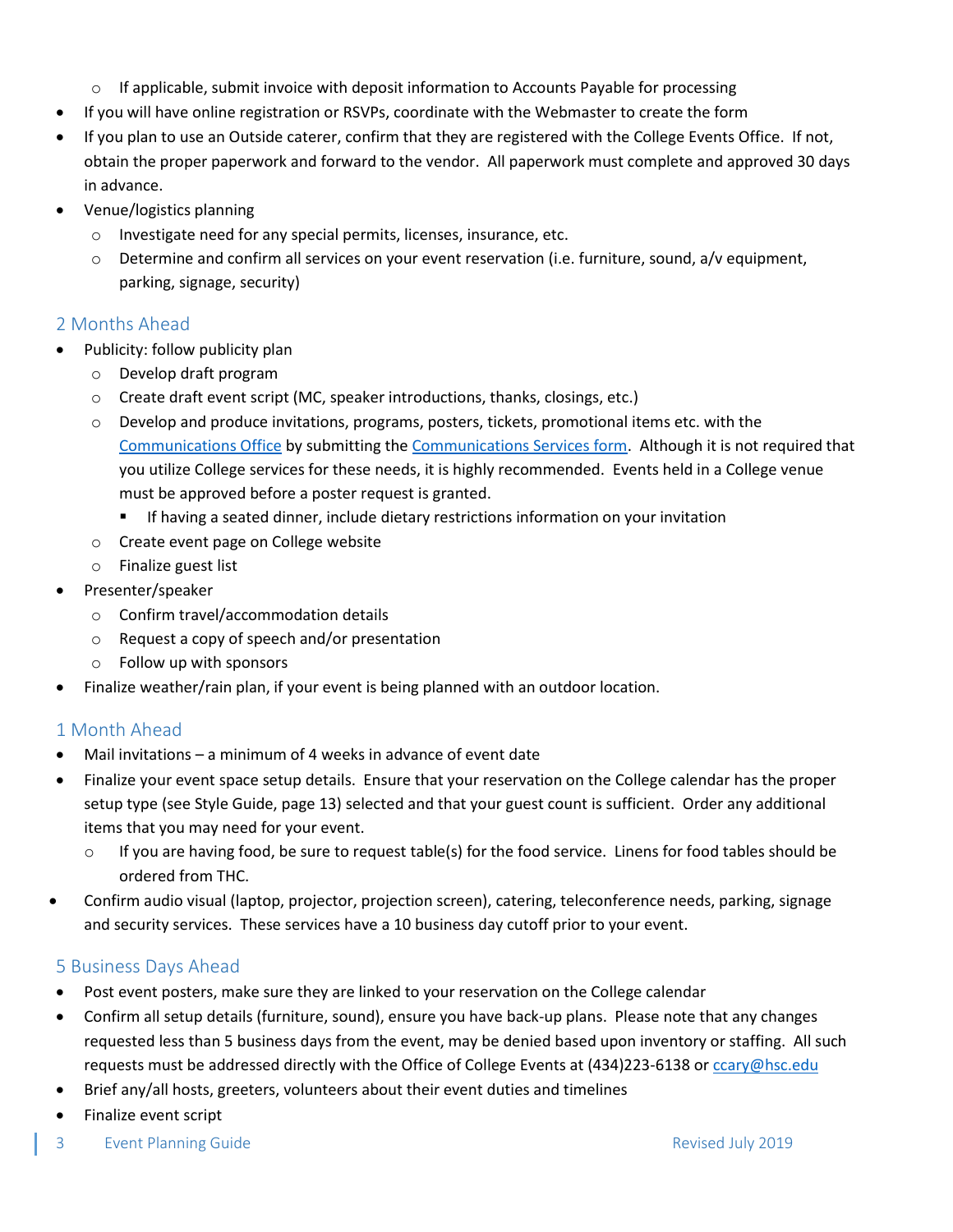- Finalize seating plans, guests lists
- Provide final registration numbers to caterer
- Final registration check, name badges, & registration list
- Finalized setup diagram, if applicable, submitted to Director of College Events.
- Finalized catering plan, if applicable, submitted to Director of College Events.
- Finalized event parking and/or security, if applicable, submitted to Chief of Police.

## <span id="page-4-0"></span>1 Day Ahead

- If applicable, arrange to pick up a key for the building with Public Safety and Police Office. You will be responsible for opening, locking back up, and returning the key to the Public Safety and Police Office.
- Confirm media attendance
- Ensure all signage is in place
- Ensure registration and media tables are prepared and stocked with necessary items (blank name badges, paper, pens, tape, stapler, etc.)
- Ensure all promotional items, gifts, plaques, trophies, etc. are on-site

#### <span id="page-4-1"></span>Event Day

 Ensure you have copies of all instructions, directions, phone numbers, keys, extra parking passes, seating charts, guest lists, and speeches

#### <span id="page-4-2"></span>Immediately Following Event

- Financial status: gather all receipts, documentation, final registration data, etc. and update budget
- Send thank-you notes and acknowledgement letters
- Post-event publicity
- Conduct a Post-Event Survey to learn what people enjoyed about your event and where you have room to improve
- Have a review meeting with your team or committee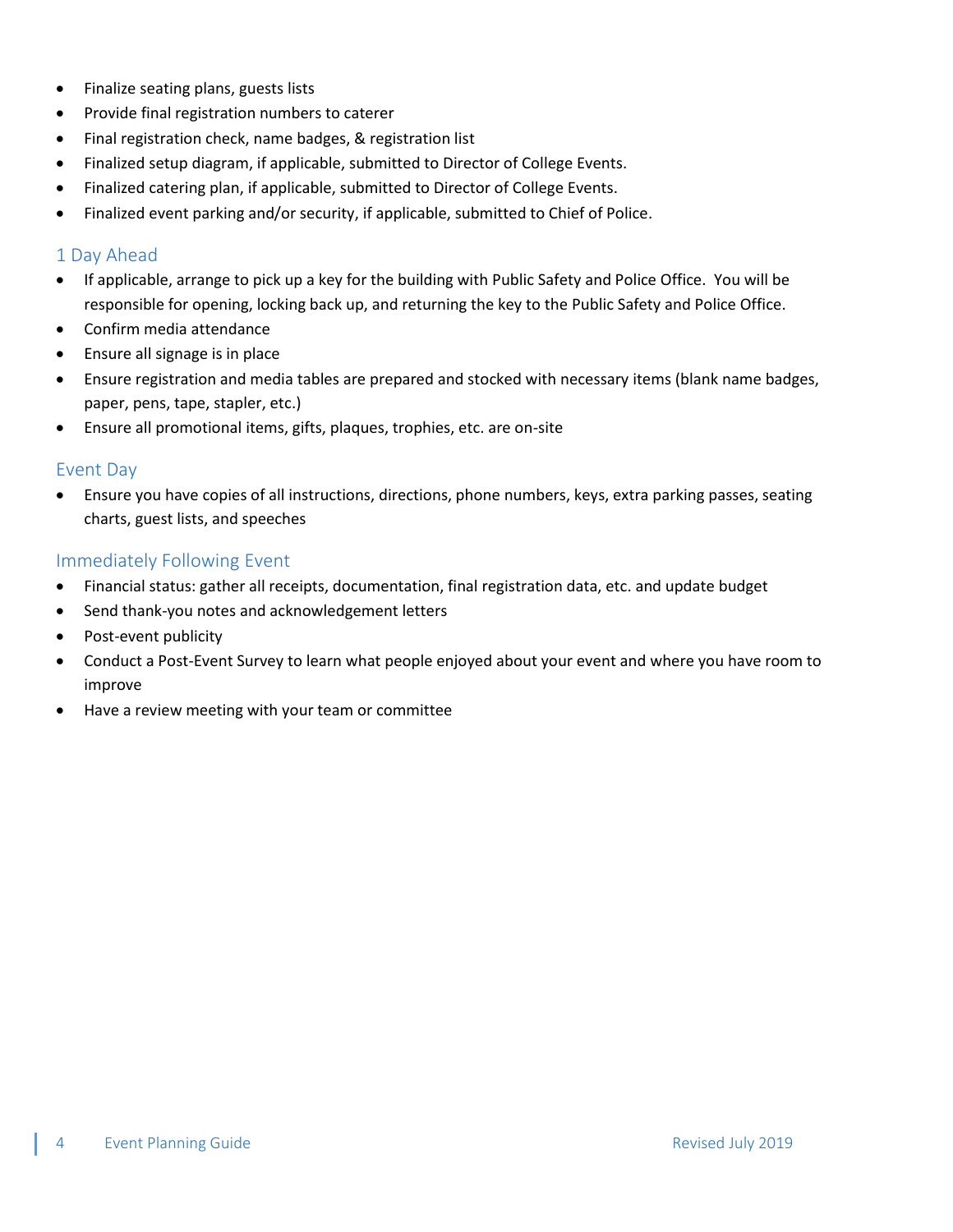# <span id="page-5-0"></span>Food and Beverage Service Guidelines



#### 1. Food Service

- a. Thompson Hospitality is the food service provider for Hampden-Sydney College.
	- i. Thompson Hospitality, exclusively, is to be used in the following locations: Pannill Commons (all levels), Chalgrove Lake Peninsula, Thompson Commons in Brinkley Hall, Brown Student Center's mid- and lower-levels to include the outdoor patios, athletic stadiums and their patios or concourses, Middlecourt and its lawn, and the Main Reading Area at Bortz Library.
- b. "Through the line" food service is available only on the middle level of Pannill Commons and South Dining Room. All food service on the Rotunda level of Pannill Commons (Board Room, Board Room Lounge, Faculty Lounge, and Chairman's Room) must be catered by Thompson Hospitality. No "through the line" food may be carried to the upper or lower floors of Pannill Commons. No outside food is allowed.
- c. Due to safety and health reasons, no faculty, staff or student is allowed to help prepare or cook food for their event in Thompson Hospitality's facilities.
- d. Due to safety and health reasons, all unconsumed food or beverage must be disposed of after a catered event. Take-away or to-go containers are not permitted.
- e. Students cannot be excluded from the Main Dining Room at Pannill Commons or the Tiger Inn during the academic year or May Term unless approved by the Office of the President.

#### 2. Alcohol

- a. Any event that includes sale and/or service of alcohol must be catered by Thompson Hospitality under their ABC license.
- b. Any event where alcohol will be sold/served that includes students or guests who may be underage, must have a qualified designated individual to check identification.
- c. Wristbands may be required for mixed age-group events.

## 3. "Outside food"

- a. Permitted unless otherwise specified above.
- b. There is no restriction on food or drink you pick-up or have delivered (i.e. pizza) to campus residential, classroom and administrative buildings (unless otherwise specified by room or building). Must be notated on the Event Request Form.
- c. If you wish to use a caterer other than Thompson Hospitality, they must be registered with the Business Office at least 30 days in advance of the event and have appropriate insurances (liability & workmen's compensation) and Health Department permits. For this purpose, a "caterer" is defined as anyone preparing or serving food and/or drink on campus for fee (includes donated services and food trucks).
	- i. The venue for all outside caterers must be approved in advance by the Director of College Events.
	- ii. Caterer must be listed on your event request/room reservation.
- d. Any catering event that includes sale/serving of alcohol must be catered by Thompson Hospitality under their ABC license.
- e. Hampden-Sydney College reserves the right to limit and/or exclude any caterer from campus for any reason. Unauthorized caterers may be removed from campus.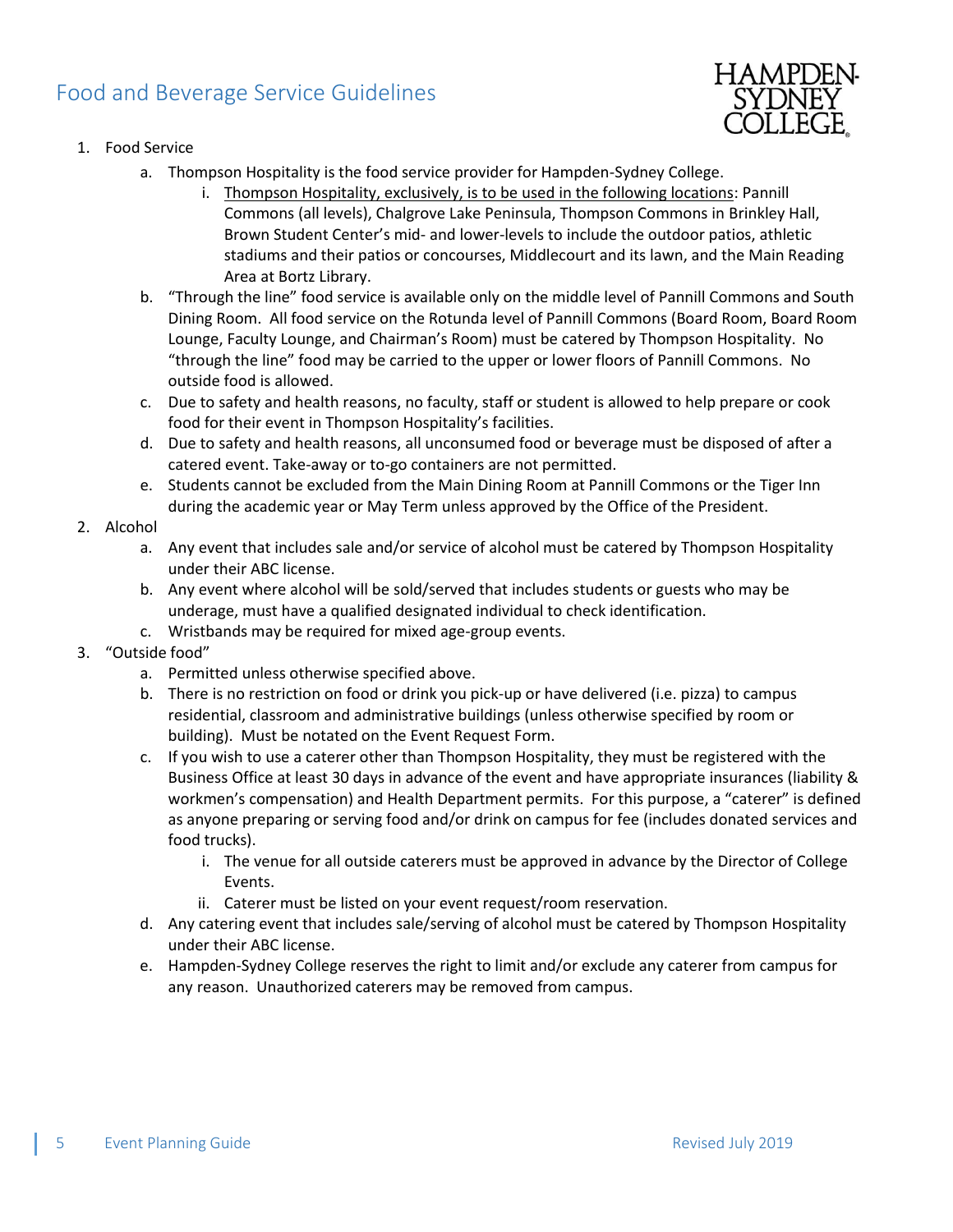

## <span id="page-6-1"></span><span id="page-6-0"></span>Classification System

The College utilizes a tiered classification system for determining facility and/or property usage and fees. This document is directed to address Class D events. Class D, internal, events take first priority and are not charged for facility usage. Class A, B or C use is considered an external event. For more information on external events and rentals, please contact the Director of College Events.

# ALL EVENTS USING COLLEGE FACILITIES AND/OR PROPERTY MUST BE APPROVED BY AND RESERVED THROUGH THE OFFICE OF COLLEGE EVENTS.

| <b>Class</b> | <b>Description</b>                                                                                                                                                                                                                                                                                                    |
|--------------|-----------------------------------------------------------------------------------------------------------------------------------------------------------------------------------------------------------------------------------------------------------------------------------------------------------------------|
| $\mathbf{A}$ | Includes all for-profit organizations and individuals not included in classes B<br>through D below                                                                                                                                                                                                                    |
| В            | Includes all not-for-profit individuals and organizations such as service groups,<br>garden clubs, churches, colleges/universities, national fraternity events<br>sponsored by local fraternity chapters                                                                                                              |
| $\mathsf{C}$ | Includes currently employed College faculty and staff, retired faculty, currently<br>enrolled H-SC students, H-SC alumni, active and retired trustees of H-SC, and<br>currently employed Thompson Hospitality employees                                                                                               |
| D            | Events sponsored by the College Church, any locally affiliated College<br>organization, all College departments, and any H-SC fraternity or society. Any<br>organizations that are not local are considered Class B above (membership in a<br>state or national professional organization is not considered Class D). |

<span id="page-6-2"></span>Facilities Capacities are available online at **ems.hsc.edu** by browsing Locations.

Facility Features are available when one uses Add Filter.

Room Details are available when one clicks on the name of the room.

<span id="page-6-3"></span>Setup Types are available when one clicks on the name of the room, then the tab Setup Types.

View All Building & Room Details shows Notes, Location on the Map, and Images.

<span id="page-6-4"></span>Diagrams are available from the Office of College Events, (434) 223-6138 or [ccary@hsc.edu](mailto:ccary@hsc.edu)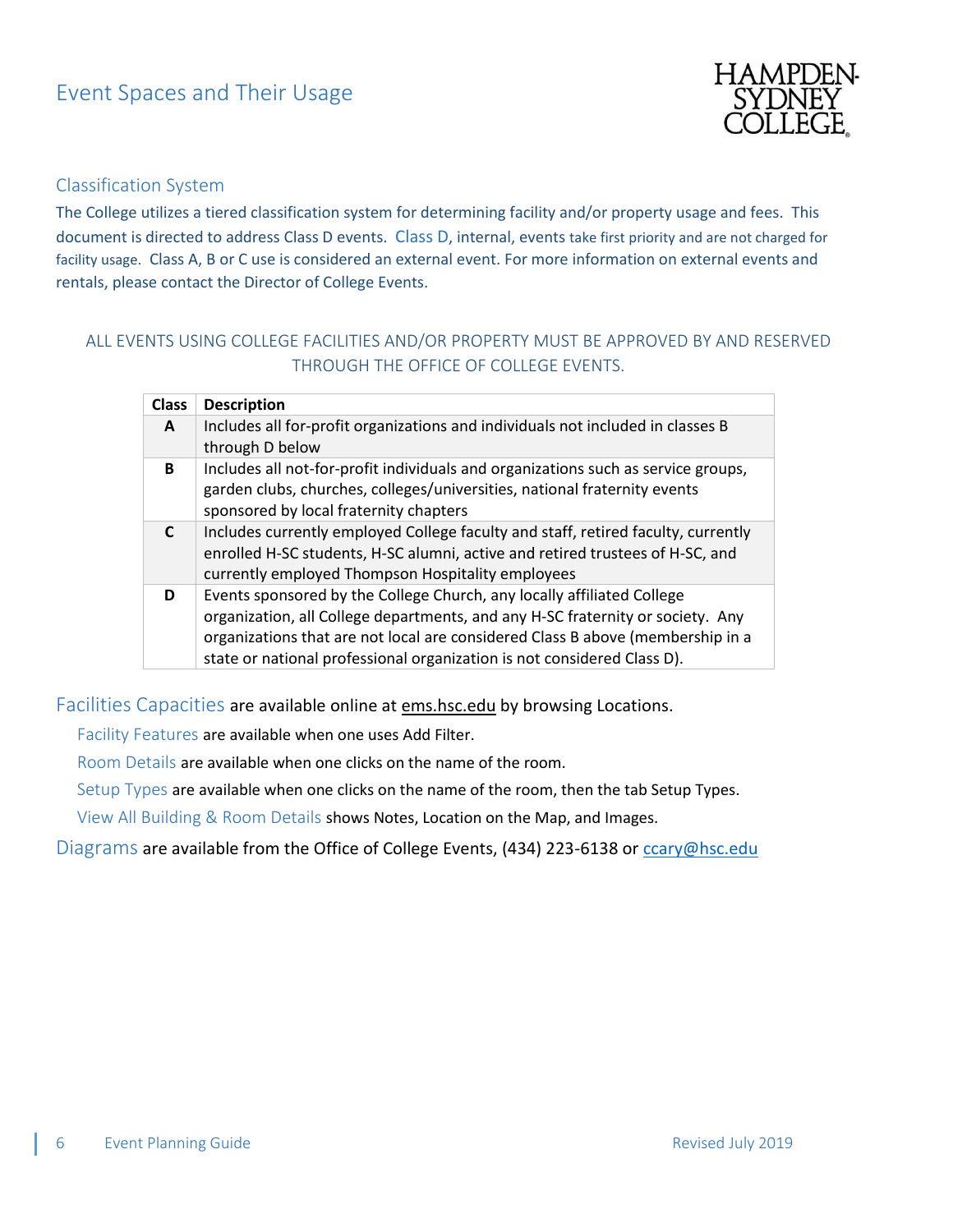# <span id="page-7-1"></span><span id="page-7-0"></span>Common event space information and restrictions are as follows. For spaces not listed, please contact the Office of College Events.

## Pannill Commons

- Board Room and Board Room Lounge (rotunda level/north side of Pannill Commons)
	- When one is occupied the other may not be reserved for a separate event.
	- Dancing or dance floor are not permitted in the Board Room.
	- Only Thompson Hospitality catered food and beverage service is permitted.
	- "Through the line" service, not available. Outside food not permitted.
	- Capacity Board Room: 175 reception, 84 seated meal
	- Capacity Board Room Lounge: 50 reception, 14 seated meal
- Rotunda
	- Student interest groups may utilize the Rotunda area for information tables. Only one group is permitted at any given time. The area must be reserved on the College calendar by contacting the Office of College Events. Reservations are honored on a first come, first serve basis.
- Chairman's Room (rotunda level/south end of Pannill Commons)
	- Dancing or dance floor are not permitted.
	- Only Thompson Hospitality catered food and beverage service is permitted.
	- "Through the line" service, not available. Outside food not permitted.
	- Capacity: 90 lecture-style, 125 reception, 82 seated meal utilizing 10 person dining table
- Main Dining Room including South Dining Room (middle level of Pannill Commons)
	- Outside food not permitted.
	- For event use outside the academic year only.
	- Scheduled with Thompson Hospitality in conjunction with the Director of College Events.
	- Capacity Main Dining Room: 300 seated meal, 450 reception
- South Dining Room (middle level/south end of Pannill Commons)
	- Outside food not permitted.
	- May not be reserved for exclusivity during the academic year.
	- Capacity: 96 seated meal, 125 reception
- West Dining Patio (middle level off Main Dining Room)
	- Outside food not permitted.
	- May not be reserved for exclusivity during the academic year.
	- Capacity: 75

## <span id="page-7-2"></span>Brown Student Center

- **Tiger Inn including Tiger Inn Patio (North), South Patio, Living Room** 
	- Outside food not permitted.
	- May not be reserved for exclusivity during the academic year. Scheduled with Thompson Hospitality in conjunction with the Director of College Events.
	- Thompson Hospitality catered food service available.
	- Capacity: 175 seated meal, 300 reception, 100 lecture-style
- 208 and mid-level areas
	- **•** Brown Student Center's 2<sup>nd</sup> floor classrooms and open spaces may only be used with food and beverage service provided by Thompson Hospitality.
	- Brown 208 is a bring-your-own-device room. You will need to bring a laptop or tablet.
- Brown Student Center utilizes a keycard system after hours, on weekends and outside of the academic year.

## <span id="page-7-3"></span>Crawley Forum

 The Viar Room seats 35 (upper level) can be reserved separately from the main level if there is no event occurring on the main level.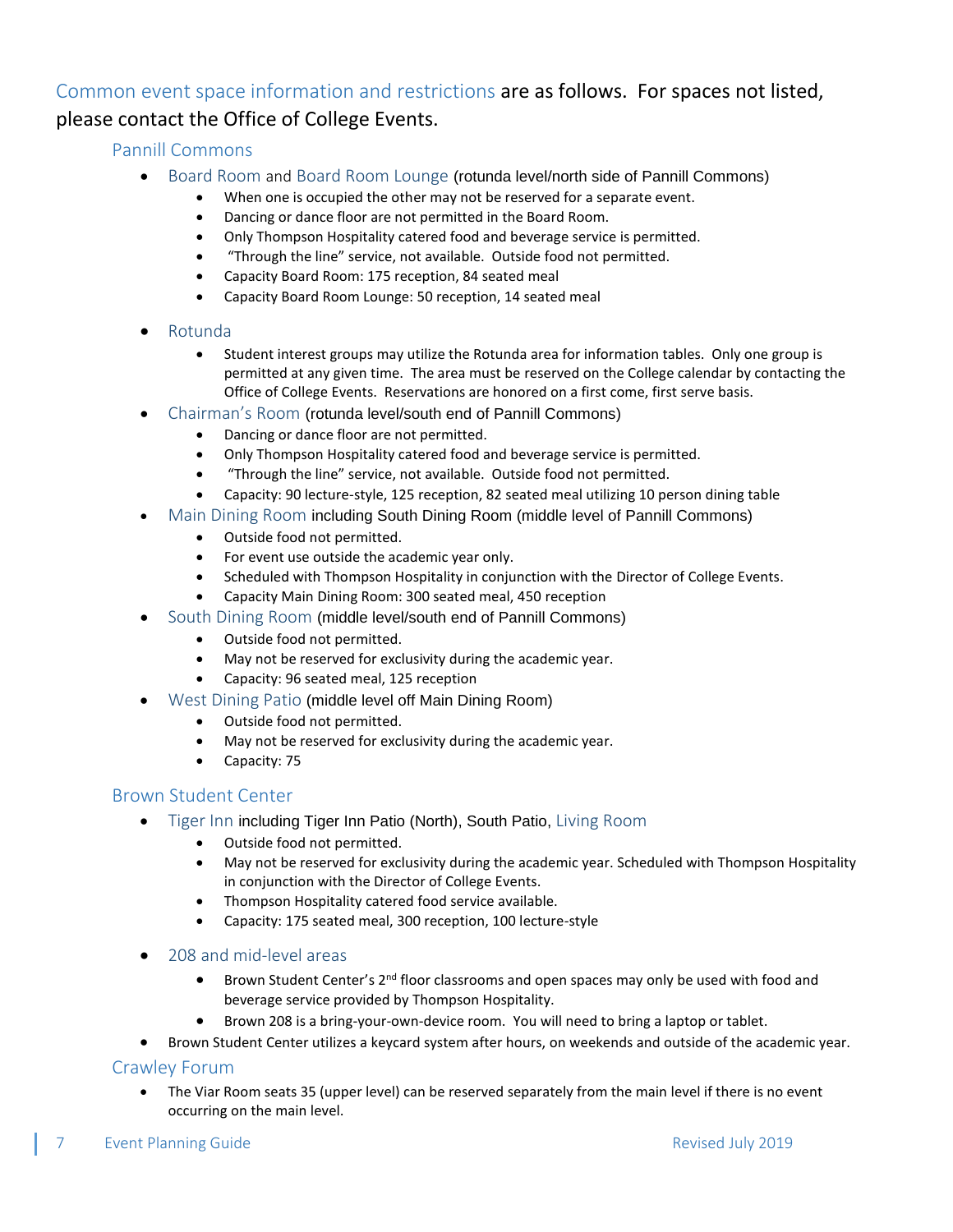- Keys must be picked up from and returned to the Public Safety and Police Office.
- Capacity: 88 seated meal with buffet, 104 seated served, 200 reception, 154 lecture-style with lectern only or 8x16 stage, 140 lecture-style with 12x24 stage

#### <span id="page-8-0"></span>Parents and Friends Lounge at Venable Hall

- May not be used for outside events when Venable Hall is occupied.
- Dancing or dance floors are not permitted.
- For safety reasons, the balcony may not be used at any time.
- Keys must be picked up from and returned to the Public Safety and Police Office.
- Capacity: 60 lecture-style, 125 reception, 40 seated meal

#### <span id="page-8-1"></span>Bortz Library

Except as noted below, all requests for Library areas should be made on the College calendar.

- duPont Room 200
	- Is not available for non-academic related events.
	- Equipped with 25 tablet arm chairs, LCD projector, 2 dry erase boards, DVD/VHS, computer and lectern.
	- Food and drink are allowed and a 4 x 4 table is in the room for this purpose
- 2<sup>nd</sup> Floor Main Reading Area
	- Requires approval by the Director of College Events and the Director of the Library.
	- Only Thompson Hospitality provided food and beverage service is permitted.
- Classroom 217
	- Seats 16 classroom style
	- Food and drink are allowed, but you must request a table for service.
	- Equipped with DVD player, document camera, 81" TV, 2 dry erase boards and lectern.
- Conference/Seminar Room 218
	- Seats 12 at conference table
	- Food and drink allowed, but a table will be needed if buffet.
- Group Study Rooms/2nd and 3rd Floors
	- $\bullet$  Seat 4-10
	- Student only usage after 6pm.
	- May not be reserved on the College calendar.

#### • Cabell Room 406

- Maximum seating around the table: 22. Enough chairs to seat 40.
- Food and drink are allowed.
- 4<sup>th</sup> Floor Lecture Area
	- Equipped with room darkening shades, ceiling mounted projector and sound system.
	- By request, seating available for 150.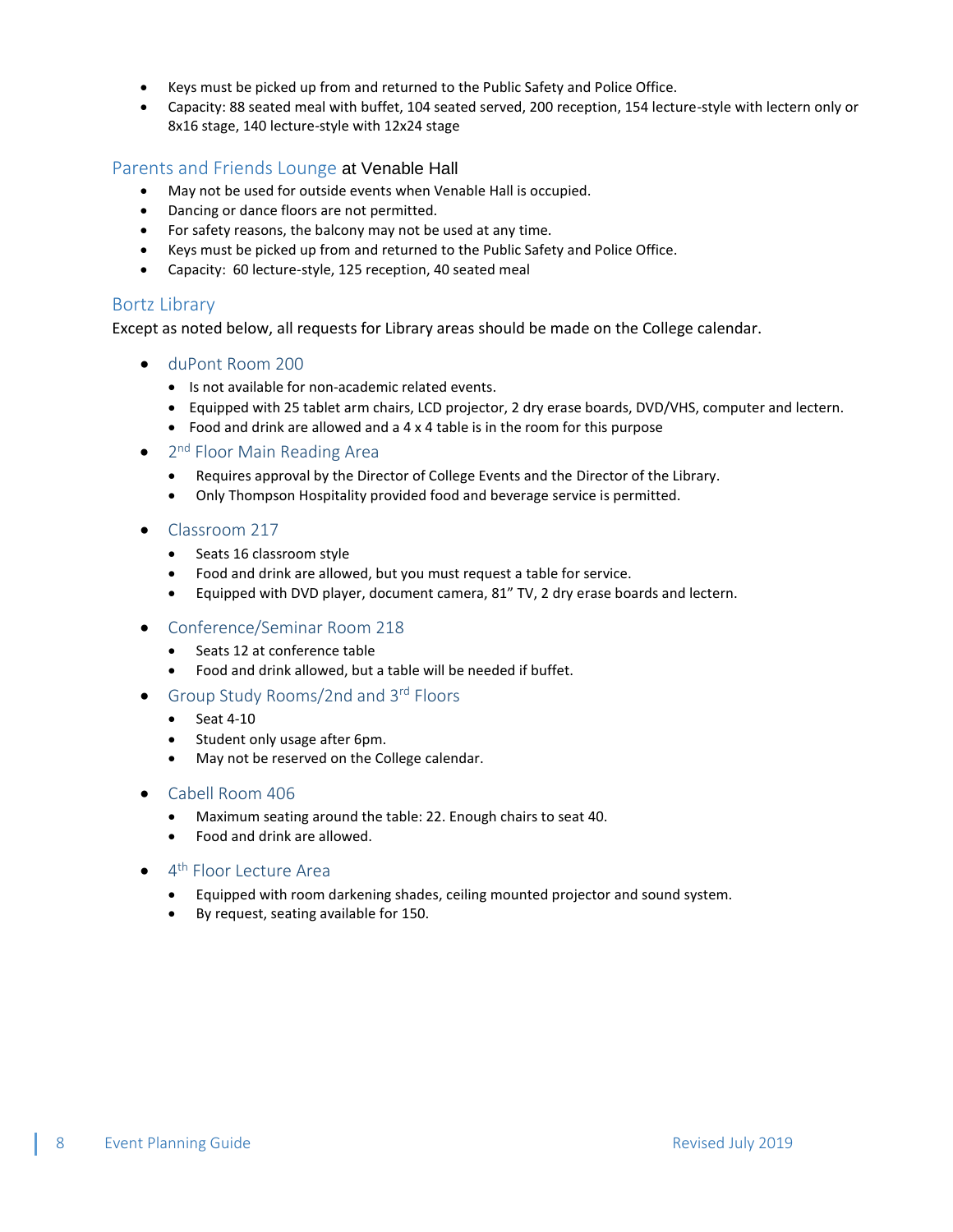# <span id="page-9-0"></span>Classrooms: Bagby, Brinkley, Brown, Gilmer, Johns, Kirk, Maples, Morton and Pannill

- May only be reserved when classes are not in session. Academic bookings take precedence.
- May be used "as is" only.
- Food and drink are allowed. Specific rooms may have exclusions, such as Brinkley 205 and the Rhetoric & Communications Center where it is prohibited.
- Contact the Campus Safety and Police Office to have facilities unlocked as necessary.
- Brinkley Hall, Brown Student Center, and the Rhetoric and Communications Center at Pannill Commons utilize keycard systems after hours, on weekends, and outside of the academic year.

#### <span id="page-9-1"></span>The Birthplace

- Please note: if a Presidential meeting is required, you may be asked to reschedule or find an alternate location on short notice.
- **EXECT** Catering: only Thompson Hospitality food and drink are allowed.
- Capacity: 8 seated at the table, 6 additional chairs.

#### <span id="page-9-2"></span>Johns Auditorium including the main auditorium, stage, mezzanine, and lobby area

- Requires approval of the Chairman of the Fine Arts Department and the Director of College Events.
- Contact the Campus Safety and Police Office to have facilities unlocked as necessary.
- Capacity main auditorium: 293 on the floor, 72 on the balcony

# <span id="page-9-3"></span>Kirk Athletic Center

- Hall of Fame
	- May be used as check-in location for Snyder Hall
- Snyder Hall
	- Capacity: 300 seated meal, 400 reception

#### <span id="page-9-4"></span>Kirby Field House

- Fleet Gymnasium
	- Available during the academic year at the discretion of the Director of Athletics.
	- Capacity: 407 home bleachers, 766 visiting bleachers, 134 end zone bleachers
- Upper Lobby
	- Capacity: 100 seated meal, 150 reception

## <span id="page-9-5"></span>Everett Stadium Lounge, Ty Cobb Stadium Club Room, and Stadiums/Patios/Concourses

- Requires the approval of the Director of Athletics and/or his designee and the Director of College Events
- When approved, the contact person for the event is responsible for contacting Public Safety and Police to unlock and lock building(s).
- Alcohol may be served, by Thompson Hospitality, in both facilities when done in conformance with ABC laws, except before, during, or after an athletic event that is viewed from that facility. No alcohol may be served or allowed on the patios/stadiums.
- No barbequing or grilling is allowed on the patios/stadiums for fire and safety reasons.
- Thompson Hospitality is under contract to cater all events scheduled at the stadiums. No outside food or beverage is permitted.
- Everett Stadium Lounge capacity: 150 reception with a total of 44 indoor seats and 72 seats on stadium balcony, seated meal (tables can seat 8-14 each) a maximum of 32.
- Ty Cobb Stadium Club Room capacity: 40 reception.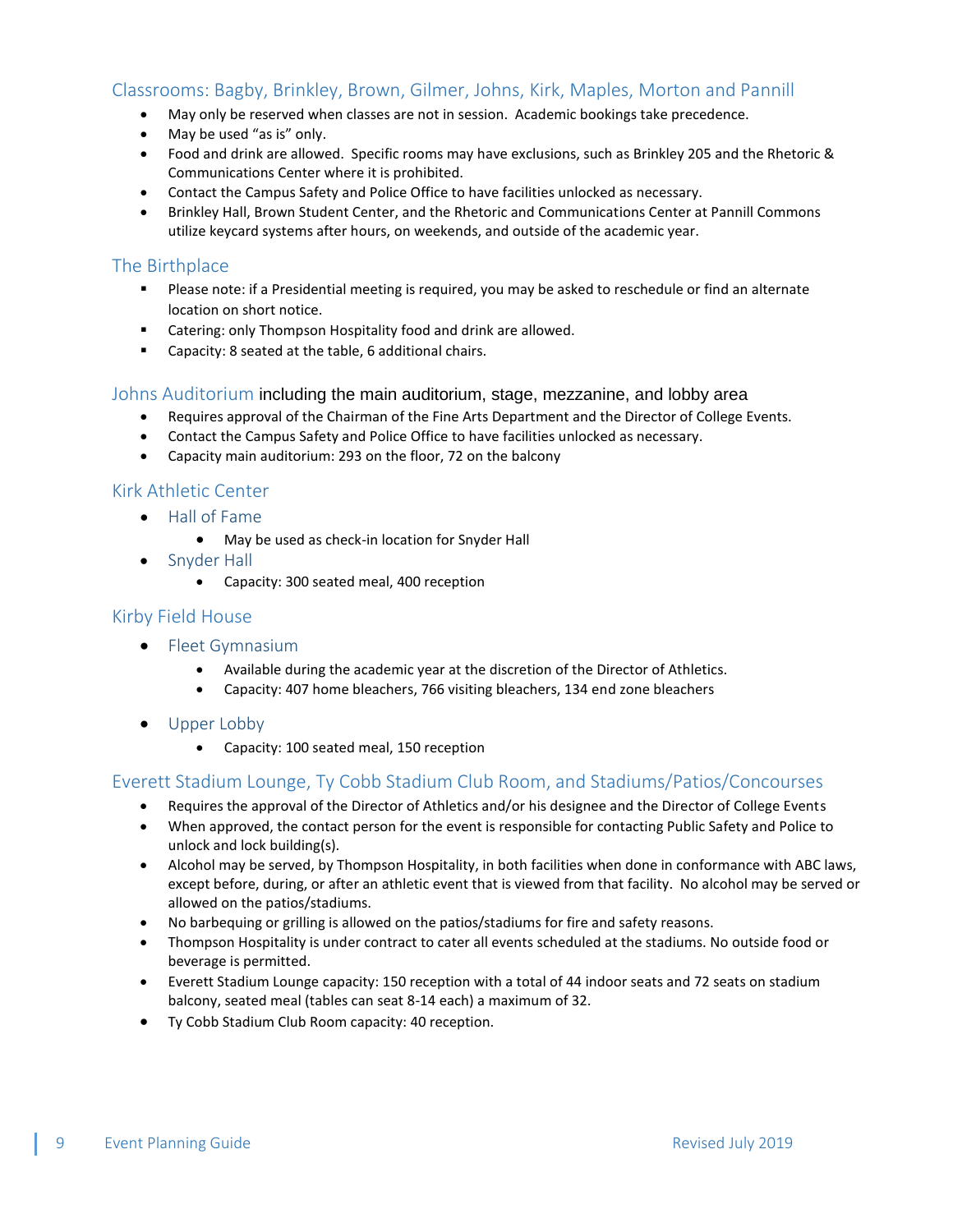#### <span id="page-10-0"></span>Lawns

- Bell Tower Lawn, Queens Turnaround at Pannill Commons, Graham Hall Lawn, Venable Hall Lawn, Lagoon Field, the Founder's Lot at Cushing Hall, Hampden House Lawn
	- Alcohol may be served when done in conformance with ABC laws. Any College event that includes sale and/or service of alcohol must be catered by Thompson Hospitality under their ABC license.
	- Tailgating or picnics for outside events are not allowed.
	- Tents, other than collapsible game day type, are not permitted at any function that is not Class D. Tent usage for Class D events must be approved by the Director of the Physical Plant prior to the event due to safety, underground lines, and other concerns.
	- Requires prior approval from the Director of College Events.

#### <span id="page-10-1"></span>Accommodations

The College has several ways to accommodate its guests. All College-owned rentals are handled via the Business Office. Contact Business Manager at ext. 6308 or Manager of the Manor Cottages at ext. 6669.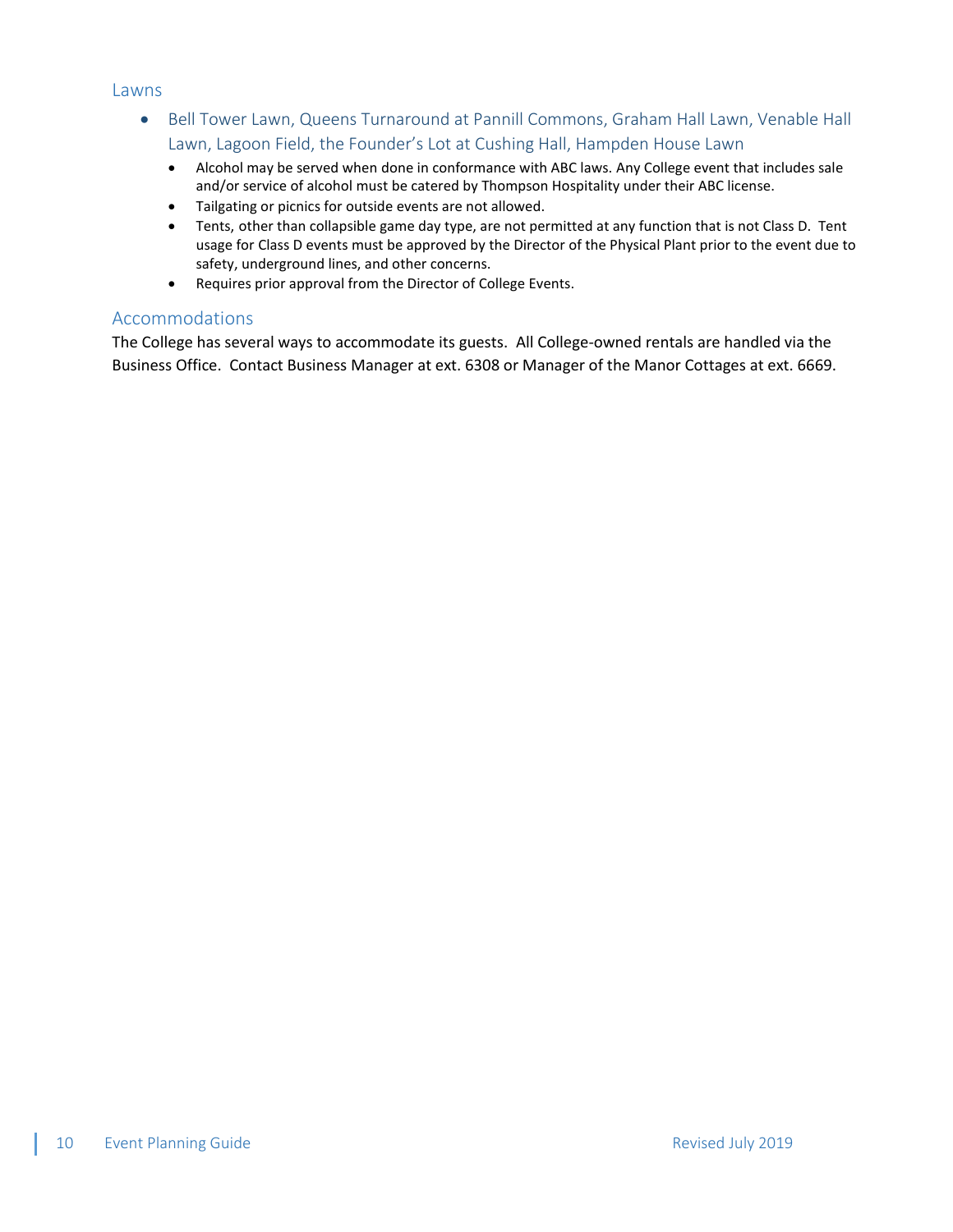# <span id="page-11-0"></span>College owned equipment or supplies



- Requests for equipment or supplies should be included with the room reservation for an event.
- Requests must be complete and accurate 5 days prior to the event. Late requests must be made to the Director of College Events or the Director of the Physical Plant and may be denied.
- If supplies are missing or damaged after the event, the determination of whether to assess a fee, as well as the amount of the fee, is at the sole discretion of the Director of Physical Plant or his designee.
- Those currently employed by Hampden-Sydney College may request personal use of plastic folding tables and chairs. Requests must be submitted to and approved by the Office of College Events. Approval is based upon current availability; College events take precedence.

Requests must include the following information: name of responsible person and phone number; what the event is for; what supplies and how many are needed; when they will be picked up; and when they will be returned. Any approved use of College supplies for off campus events will require the user to pick up and return the approved supplies (no deliveries or pickups by the College). An inventory of supplies will be made by a Physical Plant representative with the user at the time of pick up and again between the two when the supplies are returned. If supplies are missing or damaged, the determination of whether to assess a fee, as well as the amount of the fee, is at the sole discretion of the Director of Physical Plant or his designee.

Student requests for events held Friday-Sunday may not be honored.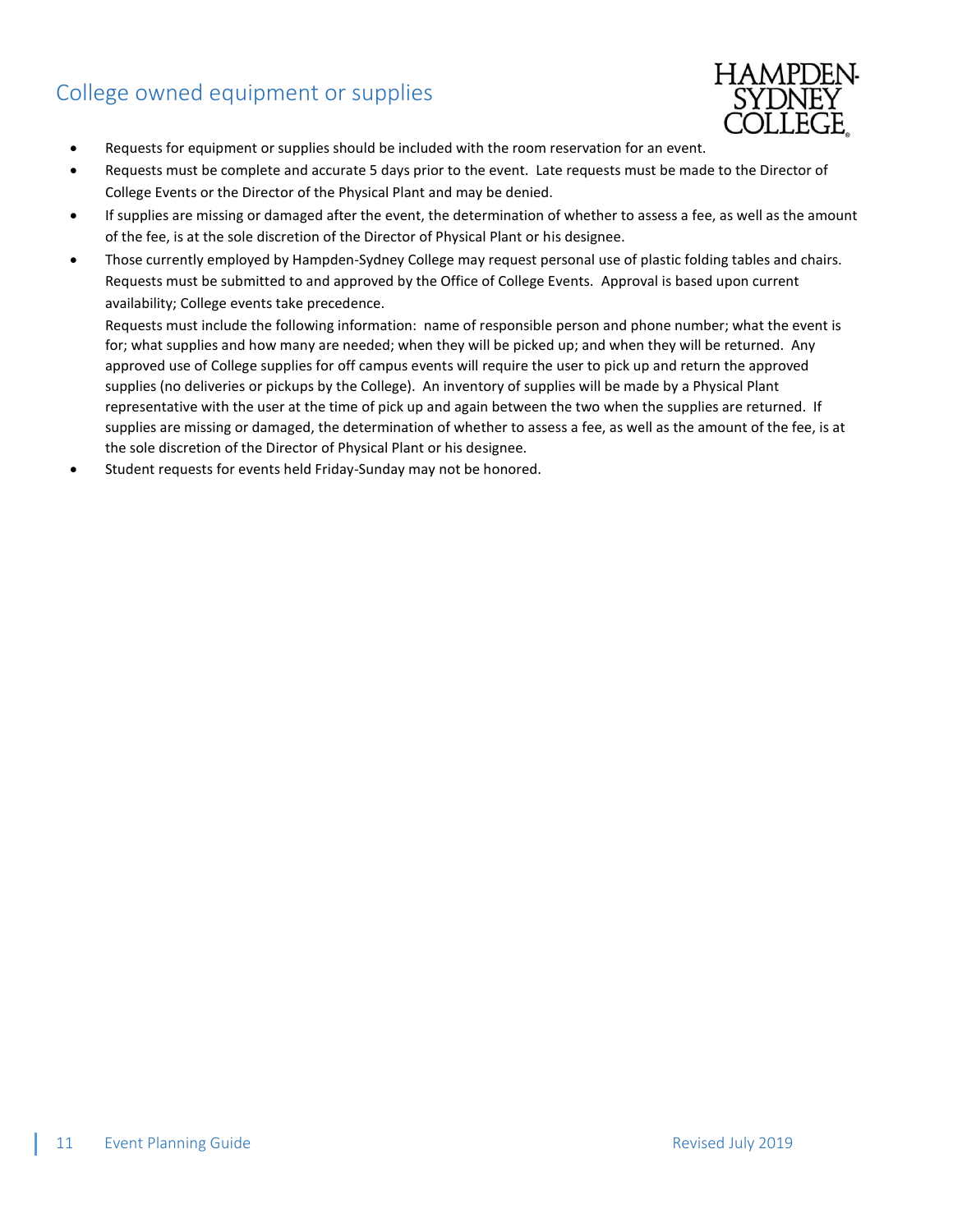# <span id="page-12-0"></span>Style Guide for Setup Type



When creating a new event in EMS, you will be prompted to select a Setup Type. Below are examples of the categories that you will find. If you do not specify additional furniture or setup details, you will only receive what is noted with each style for the guest count that you provide. Please note that microphones, projectors and projections screens, and laptops are not automatically reserved. You will need to add these services as part of your web request.

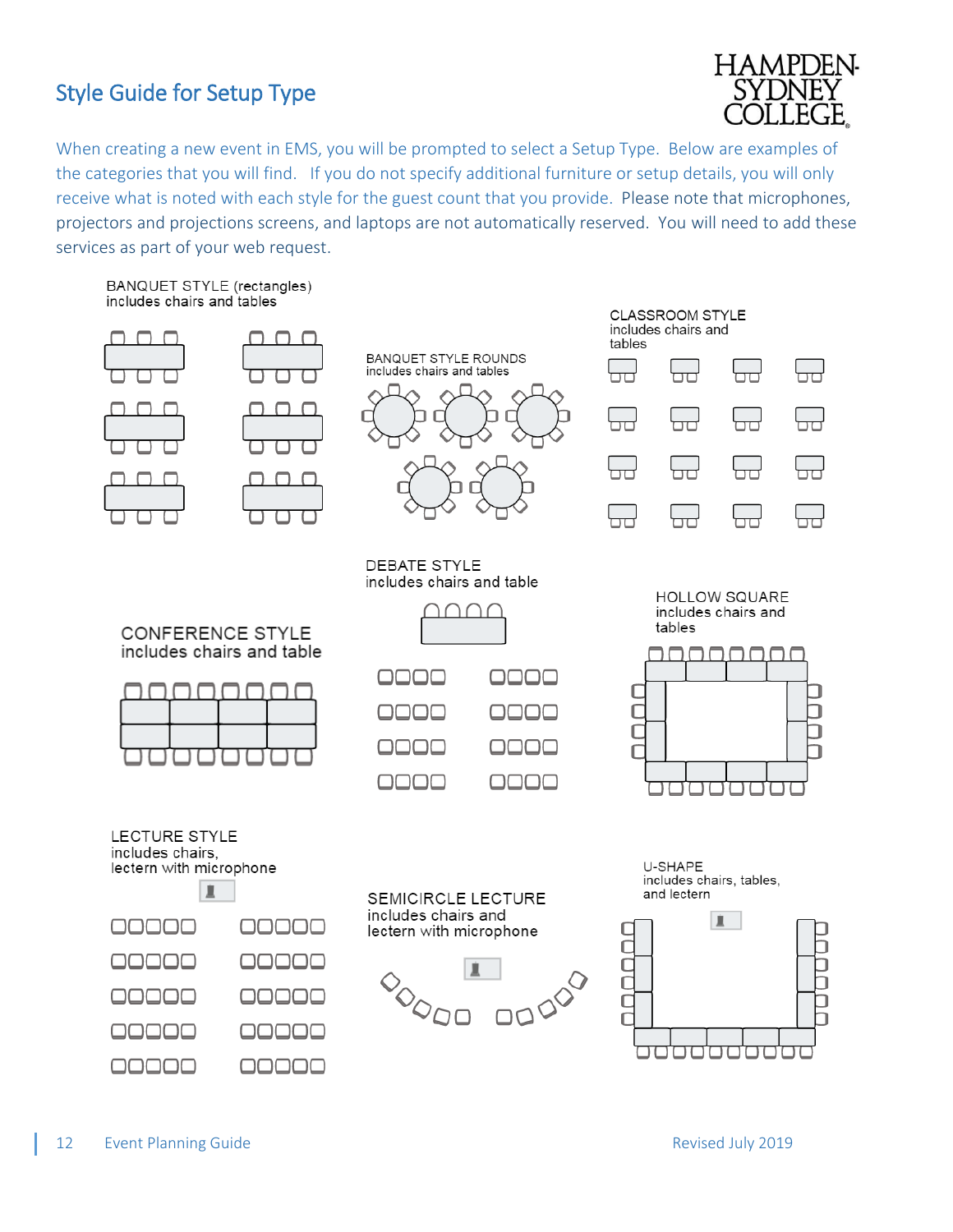# <span id="page-13-0"></span>Miscellaneous



- Tents, other than collapsible game day type, are not permitted at any function that is not Class D. Tent usage for Class D events must be approved by the Director of the Physical Plant prior to the event due to safety, underground lines, and other concerns.
- Fireworks and/or sparklers are not permitted.
- Personal photography or "photo ops"
	- Photography outside, on Hampden-Sydney College lawns, is allowed. The photographer or group/individual being photographed is encouraged contact the Office of College Events or Public Safety and Police Office.
	- Photography inside a building requires prior approval.

It will be allowed if the facility is available and reserved by a college-affiliated person (i.e. trustee, staff, faculty, alumni, student) who is responsible for: signing out the key to unlock the facility; staying with the group the entire time; making sure that the facility is left in the same order it was found; locking the facility back up and returning the key to the Public Safety and Police Office. The person(s) actually doing the photo op does not have to be college-affiliated, but they must know someone that is that willing to assume responsibility for the facility as noted above.